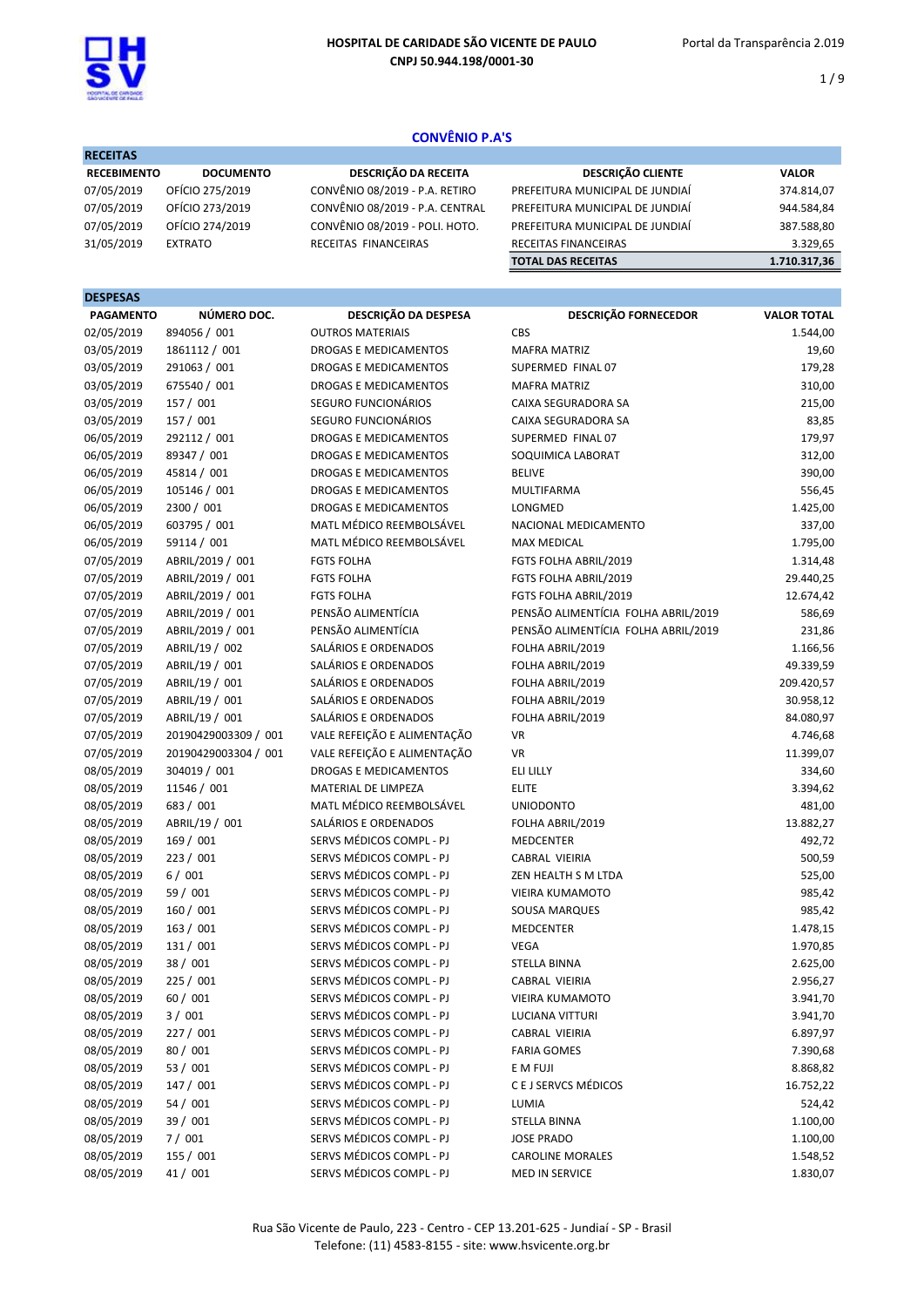

| 08/05/2019 | 31/001       | SERVS MÉDICOS COMPL - PJ    | <b>MS FRANCO</b>            | 1.950,00  |
|------------|--------------|-----------------------------|-----------------------------|-----------|
| 08/05/2019 | 11/001       | SERVS MÉDICOS COMPL - PJ    | LUCIANA VITTURI             | 2.064,70  |
| 08/05/2019 | 57 / 001     | SERVS MÉDICOS COMPL - PJ    | ABREU COSTA                 | 2.064,70  |
| 08/05/2019 | 779 / 001    | SERVS MÉDICOS COMPL - PJ    | <b>NV</b>                   | 2.346,25  |
| 08/05/2019 | 590 / 001    | SERVS MÉDICOS COMPL - PJ    | CAETANO                     | 2.346,25  |
| 08/05/2019 | 14/001       | SERVS MÉDICOS COMPL - PJ    | CP RODRIGUES S.M            | 2.440,10  |
| 08/05/2019 | 19 / 001     | SERVS MÉDICOS COMPL - PJ    | <b>DOCTON BEN</b>           | 2.440,10  |
| 08/05/2019 | 32/001       | SERVS MÉDICOS COMPL - PJ    | GIOVANA SCACHETTI ME        | 2.600,00  |
| 08/05/2019 | 25/001       | SERVS MÉDICOS COMPL - PJ    | <b>TATIANI CERIONI TOTH</b> | 2.600,00  |
|            |              |                             |                             |           |
| 08/05/2019 | 79 / 001     | SERVS MÉDICOS COMPL - PJ    | NASCIMENTO E GOMES          | 3.097,05  |
| 08/05/2019 | 11/001       | SERVS MÉDICOS COMPL - PJ    | ARAUJO E ZUMPANO LTD        | 3.150,00  |
| 08/05/2019 | 110 / 001    | SERVS MÉDICOS COMPL - PJ    | <b>BRUNA DIAS</b>           | 3.613,22  |
| 08/05/2019 | 226 / 001    | SERVS MÉDICOS COMPL - PJ    | SAIGA                       | 3.660,15  |
| 08/05/2019 | 25/001       | SERVS MÉDICOS COMPL - PJ    | <b>MATEUS SILVA</b>         | 3.700,00  |
| 08/05/2019 | 87/001       | SERVS MÉDICOS COMPL - PJ    | <b>CRAF</b>                 | 4.082,47  |
| 08/05/2019 | 104 / 001    | SERVS MÉDICOS COMPL - PJ    | MARCOS SILVA QUEIROZ        | 4.129,40  |
| 08/05/2019 | 7/001        | SERVS MÉDICOS COMPL - PJ    | <b>VICTOR RODRIGUES</b>     | 4.950,00  |
| 08/05/2019 | 82/001       | SERVS MÉDICOS COMPL - PJ    | MARCELA SCHWARZ             | 5.000,00  |
| 08/05/2019 | 776 / 001    | SERVS MÉDICOS COMPL - PJ    | NV                          | 5.677,92  |
| 08/05/2019 | 158 / 001    | SERVS MÉDICOS COMPL - PJ    | <b>JHL</b>                  | 6.100,25  |
| 08/05/2019 | 19/001       | SERVS MÉDICOS COMPL - PJ    | PAULO EDUARDO               | 6.950,00  |
| 08/05/2019 | 284 / 001    | SERVS MÉDICOS COMPL - PJ    | <b>HDM</b>                  | 8.540,35  |
| 08/05/2019 | 168 / 001    | SERVS MÉDICOS COMPL - PJ    | <b>MEDCENTER</b>            | 8.915,75  |
| 08/05/2019 | 778 / 001    | SERVS MÉDICOS COMPL - PJ    | <b>NV</b>                   | 8.915,75  |
| 08/05/2019 | 16/001       | SERVS MÉDICOS COMPL - PJ    | <b>CODREANSCHI BERTOCHE</b> | 11.050,00 |
| 08/05/2019 | 109 / 001    | SERVS MÉDICOS COMPL - PJ    | <b>TALLES RAVID</b>         | 11.355,85 |
| 08/05/2019 | 83 / 001     | SERVS MÉDICOS COMPL - PJ    | MARCELA SCHWARZ             | 11.650,00 |
| 08/05/2019 | 78 / 001     | SERVS MÉDICOS COMPL - PJ    | <b>GALVES</b>               | 11.731,25 |
| 08/05/2019 | 24/001       | SERVS MÉDICOS COMPL - PJ    | MAIARA BRUNHARA             | 12.388,20 |
| 08/05/2019 | 48 / 001     | SERVS MÉDICOS COMPL - PJ    | <b>GUARANA</b>              | 14.452,90 |
| 08/05/2019 | 81/001       | SERVS MÉDICOS COMPL - PJ    | JESSICA ALINE MOURA         | 14.452,90 |
|            | 229 / 001    | SERVS MÉDICOS COMPL - PJ    |                             |           |
| 08/05/2019 |              |                             | CABRAL VIEIRIA              | 17.643,80 |
| 08/05/2019 | 167/001      | SERVS MÉDICOS COMPL - PJ    | SILVA E CASTILHO M L        | 20.083,90 |
| 08/05/2019 | 12 / 001     | SERVS MÉDICOS COMPL - PJ    | SANTOS E PROENCA            | 22.336,30 |
| 08/05/2019 | 167 / 001    | SERVS MÉDICOS COMPL - PJ    | <b>MEDCENTER</b>            | 23.227,88 |
| 08/05/2019 | 7/001        | SERVS MÉDICOS COMPL - PJ    | ZEN HEALTH S M LTDA         | 437,50    |
| 08/05/2019 | 7/001        | SERVS MÉDICOS COMPL - PJ    | ZEGNA HEALTH LTDA           | 500,59    |
| 08/05/2019 | 58 / 001     | SERVS MÉDICOS COMPL - PJ    | VIEIRA KUMAMOTO             | 500,59    |
| 08/05/2019 | 224 / 001    | SERVS MÉDICOS COMPL - PJ    | CABRAL VIEIRIA              | 500,59    |
| 08/05/2019 | 7/001        | SERVS MÉDICOS COMPL - PJ    | SORELLE DRUZI M LTDA        | 985,42    |
| 08/05/2019 | 90 / 001     | SERVS MÉDICOS COMPL - PJ    | <b>CRAF</b>                 | 985,42    |
| 08/05/2019 | 10/001       | SERVS MÉDICOS COMPL - PJ    | ARAUJO E ZUMPANO LTD        | 1.050,00  |
| 08/05/2019 | 159 / 001    | SERVS MÉDICOS COMPL - PJ    | SOUSA MARQUES               | 1.478,13  |
| 08/05/2019 | 130 / 001    | SERVS MÉDICOS COMPL - PJ    | VEGA                        | 1.970,85  |
| 08/05/2019 | 13/001       | SERVS MÉDICOS COMPL - PJ    | CP RODRIGUES S.M            | 2.956,27  |
| 08/05/2019 | 21/001       | SERVS MÉDICOS COMPL - PJ    | AMN SERVICOS                | 3.941,70  |
| 08/05/2019 | 226 / 001    | SERVS MÉDICOS COMPL - PJ    | CABRAL VIEIRIA              | 4.434,41  |
| 08/05/2019 | 22 / 001     | SERVS MÉDICOS COMPL - PJ    | LUCAS OLIVEIRA              | 4.434,41  |
| 08/05/2019 | 79 / 001     | SERVS MÉDICOS COMPL - PJ    | <b>FARIA GOMES</b>          | 4.927,12  |
| 08/05/2019 | 432 / 001    | SERVS MÉDICOS COMPL - PJ    | <b>ONCO PELVIC</b>          | 6.897,98  |
| 08/05/2019 | 36/001       | SERVS MÉDICOS COMPL - PJ    | ABRMA CLINICA               | 12.317,81 |
| 08/05/2019 | 84 / 001     | SERVS MÉDICOS COMPL - PJ    | ARIANNIS OCANA DOMIN        | 14.175,00 |
| 09/05/2019 | 102586 / 001 | MATERIAL DE LIMPEZA         | <b>ITW FLUIDS E HYGIENE</b> | 2.329,47  |
| 09/05/2019 | 696 / 001    | MATL MÉDICO REEMBOLSÁVEL    | <b>UNIODONTO</b>            | 64,00     |
| 09/05/2019 | 677903 / 001 | MATL MÉDICO REEMBOLSÁVEL    | <b>MAFRA MATRIZ</b>         | 341,40    |
| 09/05/2019 | 2613 / 001   | MATL MÉDICO REEMBOLSÁVEL    | VISIONBAND                  | 1.044,00  |
|            |              |                             |                             |           |
| 09/05/2019 | 4775 / 001   | <b>OUTROS CUSTOS GERAIS</b> | APONTO SISTEMA DIMEP        | 56,00     |
| 09/05/2019 | 4775 / 001   | <b>OUTROS CUSTOS GERAIS</b> | APONTO SISTEMA DIMEP        | 16,00     |
| 09/05/2019 | 4775 / 001   | <b>OUTROS CUSTOS GERAIS</b> | APONTO SISTEMA DIMEP        | 16,00     |
| 09/05/2019 | 858328 / 001 | <b>VALE TRANSPORTE</b>      | TRANSURB                    | 154,30    |
| 09/05/2019 | 858327 / 001 | <b>VALE TRANSPORTE</b>      | TRANSURB                    | 154,30    |
| 10/05/2019 | 13625 / 001  | ASSISTÊNCIA ODONTOLÓGICA    | <b>UNIODONTO</b>            | 2.327,44  |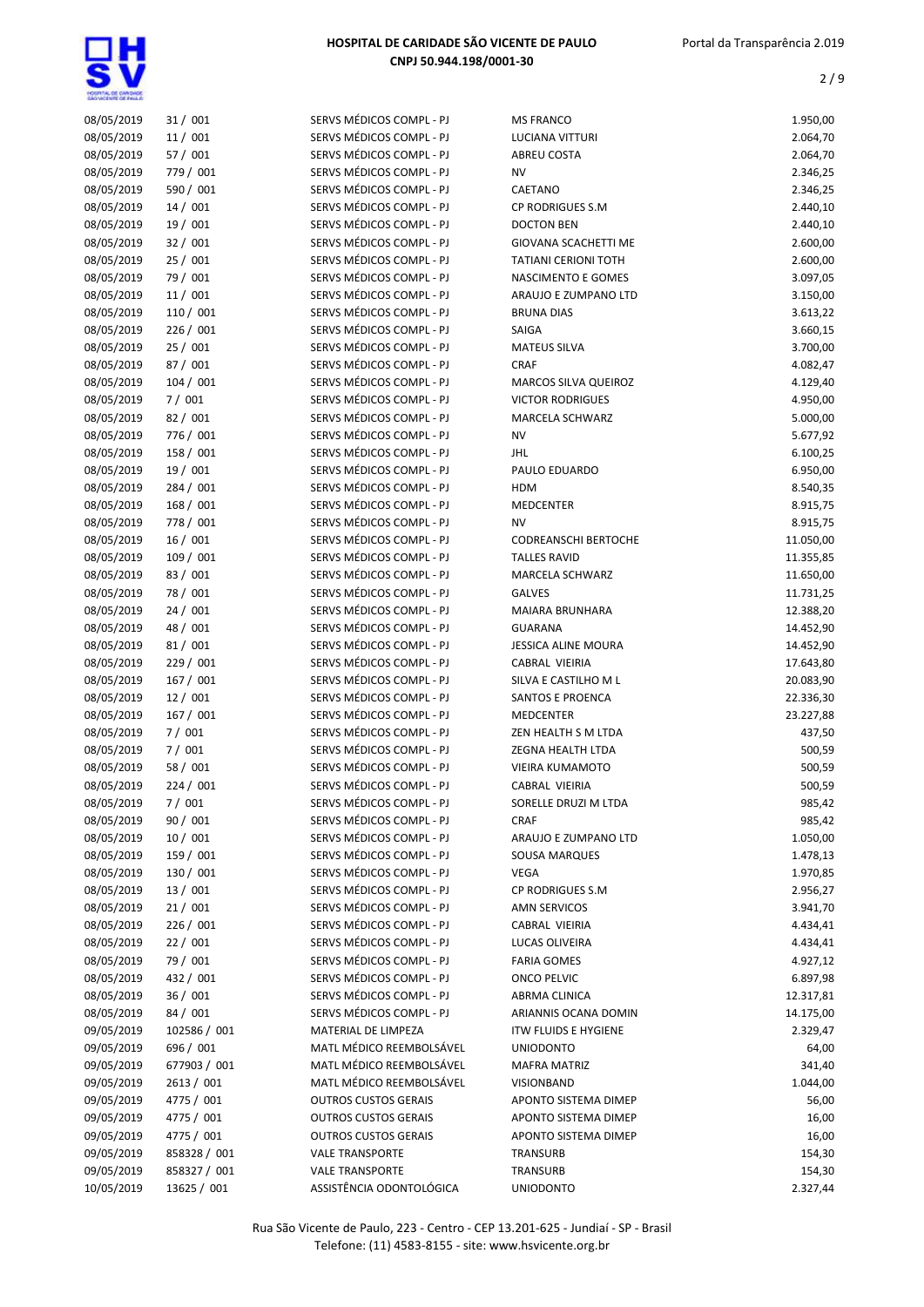

| 10/05/2019               | 13625 / 001      | ASSISTÊNCIA ODONTOLÓGICA        | <b>UNIODONTO</b>                  | 740,56    |
|--------------------------|------------------|---------------------------------|-----------------------------------|-----------|
| 10/05/2019               | 700483 / 001     | DROGAS E MEDICAMENTOS           | MEDICAMENTAL                      | 414,79    |
| 10/05/2019               | 759178 / 001     | <b>IMPRESSOS E MATL DE EXP.</b> | PAPEL ITUPEVA                     | 513,00    |
| 10/05/2019               | 11/12 / 001      | LOCAÇÃO DE IMÓVEIS              | ALUGUEL                           | 3.309,16  |
| 10/05/2019               | 11/12 / 001      | LOCAÇÃO DE IMÓVEIS              | ALUGUEL                           | 3.309,17  |
| 10/05/2019               | 759179 / 001     | MATERIAL DE LIMPEZA             | PAPEL ITUPEVA                     | 137,40    |
| 10/05/2019               | 1231 / 001       | SERVS PRESTADOS - PJ            | EQUIPODENTAL                      | 600,00    |
| 10/05/2019               | 7914 / 002       | <b>UNIFORMES</b>                | <b>FBS THAILES</b>                | 4.355,00  |
| 10/05/2019               | ABRIL/2019 / 001 | VRS A REPASSAR-FOLHA            | CONVÊNIO CLUBE IPIRANG            | 80,00     |
| 10/05/2019               | ABRIL/2019 / 001 | VRS A REPASSAR-FOLHA            | CONVÊNIO FARMAVIDA                | 3.028,27  |
| 10/05/2019               | ABRIL/2019 / 001 | VRS A REPASSAR-FOLHA            | CONVENIO CLUBE IPIRANGA           | 40,00     |
| 10/05/2019               | ABRIL/2019 / 001 | VRS A REPASSAR-FOLHA            | CONVÊNIO FARMAVIDA                | 411,37    |
| 13/05/2019               | 294248 / 001     | FILMES E QUÍMICOS               | SUPERMED FINAL 07                 | 336,00    |
| 13/05/2019               | 836004 / 001     | IMPRESSOS E MATL DE EXP.        | DATASUPRI DISTRIBUID              | 308,80    |
| 13/05/2019               | 1091 / 001       | MATL MÉDICO REEMBOLSÁVEL        | FOX INDUSTRIA                     | 130,00    |
| 13/05/2019               | 6466 / 001       | MATL MÉDICO REEMBOLSÁVEL        | SUPERMED FINAL 41                 | 258,35    |
| 13/05/2019               | 688 / 001        | MATL MÉDICO REEMBOLSÁVEL        | <b>UNIODONTO</b>                  | 272,00    |
| 13/05/2019               | 14742 / 001      | MATL MÉDICO REEMBOLSÁVEL        | <b>ALIANCA</b>                    | 459,00    |
| 13/05/2019               | 294248 / 001     | MATL MÉDICO REEMBOLSÁVEL        | SUPERMED FINAL 07                 | 508,69    |
| 13/05/2019               | 97364 / 001      | MATL MÉDICO REEMBOLSÁVEL        | <b>LABOR IMPORT</b>               | 532,49    |
| 13/05/2019               | 882 / 001        | MATL MÉDICO REEMBOLSÁVEL        | ALFALAGOS FILIAL 67               | 2.547,75  |
| 13/05/2019               | 896788 / 001     | MATL MÉDICO REEMBOLSÁVEL        | <b>CBS</b>                        | 1.053,99  |
|                          |                  | <b>OUTROS MATERIAIS</b>         | <b>FOX INDUSTRIA</b>              |           |
| 13/05/2019<br>13/05/2019 | 1091 / 001       | SEGURO FUNCIONÁRIOS             |                                   | 81,00     |
|                          | 158 / 001        |                                 | CAIXA SEGURADORA SA               | 212,85    |
| 13/05/2019               | 158 / 001        | SEGURO FUNCIONÁRIOS             | CAIXA SEGURADORA SA               | 92,45     |
| 13/05/2019               | ABRIL/2019 / 001 | VRS A REPASSAR-FOLHA            | CONTRIBUIÇÃO CONFEDERATIVA        | 117,77    |
| 13/05/2019               | ABRIL/2019 / 001 | VRS A REPASSAR-FOLHA            | CONTRIBUIÇÃO CONFEDERATIVA        | 548,85    |
| 13/05/2019               | ABRIL/2019 / 001 | VRS A REPASSAR-FOLHA            | CONSIGNADO SANTANDER              | 11.386,20 |
| 13/05/2019               | ABRIL/2019 / 001 | VRS A REPASSAR-FOLHA            | CONTRIBUIÇÃO CONFEDERATIVA        | 471,84    |
| 13/05/2019               | ABRIL/2019 / 001 | VRS A REPASSAR-FOLHA            | CONSIGNADO SANTANDER              | 4.338,62  |
| 14/05/2019               | 45921 / 001      | <b>GASES MEDICINAIS</b>         | <b>IBG CRYO FILIAL</b>            | 1.173,55  |
| 14/05/2019               | 896834 / 001     | MATL MÉDICO REEMBOLSÁVEL        | <b>CBS</b>                        | 93,75     |
| 14/05/2019               | 33166 / 002      | MATL MÉDICO REEMBOLSÁVEL        | MÉDICONE                          | 528,00    |
| 14/05/2019               | 794 / 001        | TRANSPORTE DE EMPREGADOS        | <b>FAMA TRANSP E TUR</b>          | 11.735,58 |
| 14/05/2019               | ABRIL/2019 / 001 | VRS A REPASSAR-FOLHA            | CONV C.E.F. A REPASSAR EMPRÉSTIMO | 1.323,62  |
| 14/05/2019               | ABRIL/2019 / 001 | VRS A REPASSAR-FOLHA            | CONV C.E.F. A REPASSAR EMPRESTIMO | 849,30    |
| 15/05/2019               | 212136 / 001     | MATL MÉDICO REEMBOLSÁVEL        | ALFALAGOS LTDA                    | 166,00    |
| 15/05/2019               | 59 / 001         | SERVS MÉDICOS COMPL - PJ        | <b>ERES</b>                       | 563,10    |
| 15/05/2019               | 124 / 001        | SERVS MÉDICOS COMPL - PJ        | STROHER SERVICOS MED              | 572,10    |
| 15/05/2019               | 562 / 001        | SERVS MÉDICOS COMPL - PJ        | PRIMULA SERVIÇOS                  | 1.126,20  |
| 15/05/2019               | 86 / 001         | SERVS MÉDICOS COMPL - PJ        | <b>GARCIA E ROSSONI</b>           | 2.252,40  |
| 15/05/2019               | 179 / 001        | SERVS MÉDICOS COMPL - PJ        | <b>OLIVEIRA E FREITAS</b>         | 2.346,25  |
| 15/05/2019               | 84 / 001         | SERVS MÉDICOS COMPL - PJ        | <b>MARCELA SCHWARZ</b>            | 2.400,00  |
| 15/05/2019               | 219/001          | SERVS MÉDICOS COMPL - PJ        | <b>HEBECLIN</b>                   | 2.815,50  |
| 15/05/2019               | 205 / 001        | SERVS MÉDICOS COMPL - PJ        | MED SALVA                         | 3.378,60  |
| 15/05/2019               | 80 / 001         | SERVS MÉDICOS COMPL - PJ        | <b>CERES SARMENTO</b>             | 3.941,70  |
| 15/05/2019               | 445 / 001        | SERVS MÉDICOS COMPL - PJ        | <b>ONCO PELVIC</b>                | 4.504,80  |
| 15/05/2019               | 125 / 001        | SERVS MÉDICOS COMPL - PJ        | MP JUNDIAÍ SERVIÇOS               | 4.504,80  |
| 15/05/2019               | 122 / 001        | SERVS MÉDICOS COMPL - PJ        | LILIANE COELHO NEVES              | 4.504,80  |
| 15/05/2019               | 53 / 001         | SERVS MÉDICOS COMPL - PJ        | DÉBORA LOPES                      | 5.400,00  |
| 15/05/2019               | 178 / 001        | SERVS MÉDICOS COMPL - PJ        | <b>HEFSERVICOS</b>                | 6.194,10  |
| 15/05/2019               | 441 / 001        | SERVS MÉDICOS COMPL - PJ        | CLÍNICA MÉDICA LEÃO               | 9.009,60  |
| 15/05/2019               | 181 / 001        | SERVS MÉDICOS COMPL - PJ        | <b>OLIVEIRA E FREITAS</b>         | 12.951,30 |
| 15/05/2019               | 85 / 001         | SERVS MÉDICOS COMPL - PJ        | MARCELA SCHWARZ                   | 1.200,00  |
| 15/05/2019               | 444 / 001        | SERVS MÉDICOS COMPL - PJ        | <b>ONCO PELVIC</b>                | 1.689,30  |
| 15/05/2019               | 123 / 001        | SERVS MÉDICOS COMPL - PJ        | MP JUNDIAI SERVIÇOS               | 1.689,30  |
| 15/05/2019               | 79 / 001         | SERVS MÉDICOS COMPL - PJ        | <b>CERES SARMENTO</b>             | 2.252,40  |
| 15/05/2019               | 179 / 001        | SERVS MÉDICOS COMPL - PJ        | H E F SERVIÇOS                    | 2.252,40  |
| 15/05/2019               | 178 / 001        | SERVS MÉDICOS COMPL - PJ        | <b>OLIVEIRA E FREITAS</b>         | 2.346,25  |
| 15/05/2019               | 88 / 001         | SERVS MÉDICOS COMPL - PJ        | <b>TAVARES TEIXEIRA</b>           | 2.815,50  |
| 15/05/2019               | 54 / 001         | SERVS MÉDICOS COMPL - PJ        | DÉBORA LOPES                      | 3.600,00  |
|                          |                  |                                 |                                   |           |
| 15/05/2019               | 20/001           | SERVS MÉDICOS COMPL - PJ        | <b>CUNHA E TIAGO</b>              | 4.800,00  |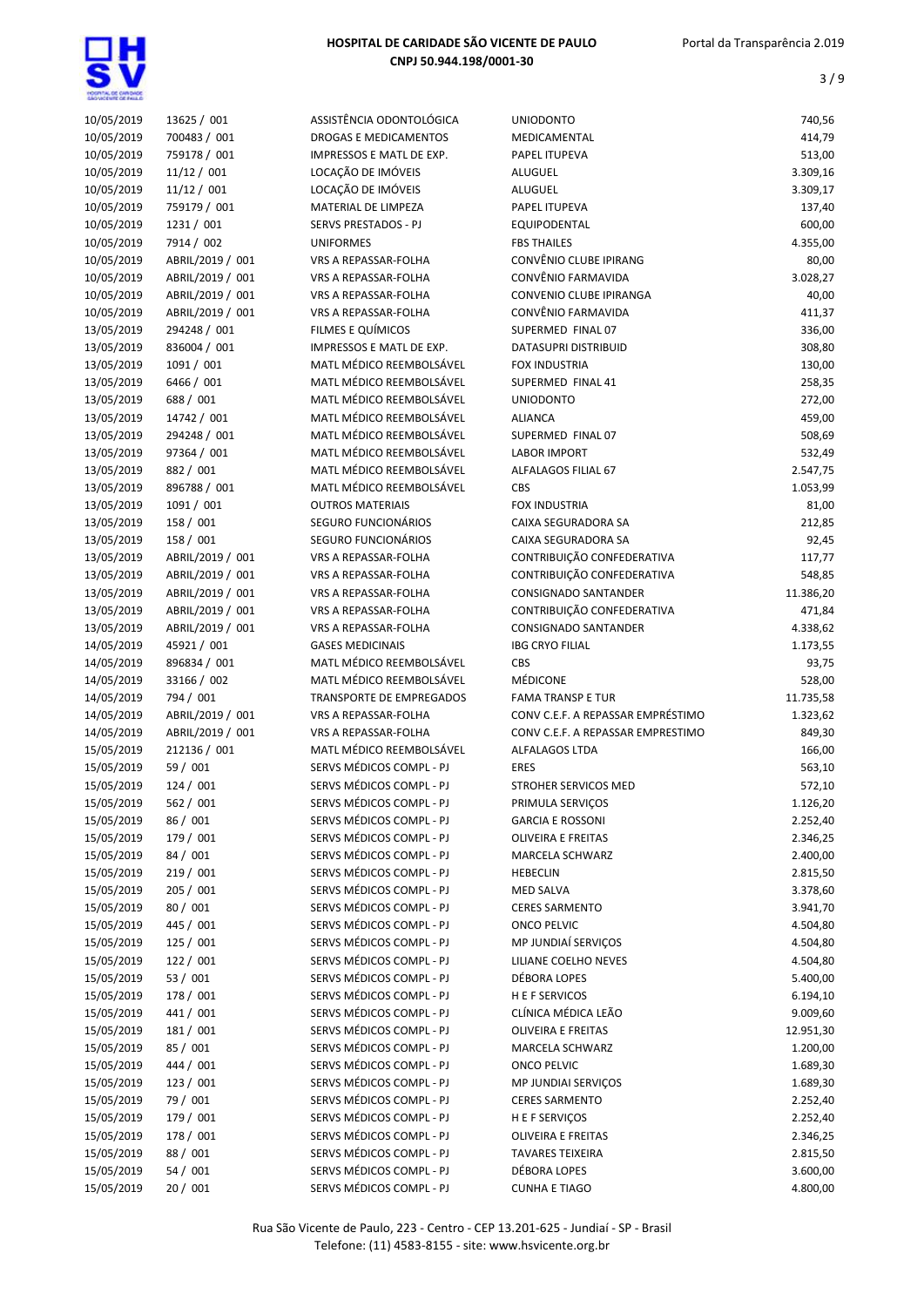

| 15/05/2019 | 121 / 001            | SERVS MÉDICOS COMPL - PJ                             | LILIANE COELHO NEVES           | 5.631,00  |
|------------|----------------------|------------------------------------------------------|--------------------------------|-----------|
| 15/05/2019 | 144 / 001            | SERVS MÉDICOS COMPL - PJ                             | POLETO E PETEK                 | 5.631,00  |
| 15/05/2019 | 122 / 001            | SERVS MÉDICOS COMPL - PJ                             | STROHER SERVIÇOS MÉD.          | 7.320,30  |
| 15/05/2019 | 180 / 001            | SERVS MÉDICOS COMPL - PJ                             | <b>OLIVEIRA E FREITAS</b>      | 7.883,40  |
| 15/05/2019 | 58 / 001             | SERVS MÉDICOS COMPL - PJ                             | <b>ERES</b>                    | 17.456,10 |
| 15/05/2019 | ABRIL/2019 / 001     | VRS A REPASSAR-FOLHA                                 | CONTRIBUIÇÃO SIND. ENFERMEIROS | 122,80    |
| 15/05/2019 | ABRIL/2019 / 001     | VRS A REPASSAR-FOLHA                                 | MENSALIDADE SIND. ENFERMAGEM   | 25,00     |
| 15/05/2019 | ABRIL/2019 / 001     | VRS A REPASSAR-FOLHA                                 | CONTRIBUIÇÃO SIND. ENFERMEIROS | 86,83     |
| 15/05/2019 | ABRIL/2019 / 001     | VRS A REPASSAR-FOLHA                                 | CONTRIBUIÇÃO SIND. ENFERMEIROS | 14,81     |
| 16/05/2019 | 2941 / 001           | DROGAS E MEDICAMENTOS                                | FARMÁCIA SOBAM                 | 116,00    |
| 16/05/2019 | 112194 / 001         | DROGAS E MEDICAMENTOS                                | SANOBIOL                       | 640,92    |
| 16/05/2019 | 89814 / 001          | DROGAS E MEDICAMENTOS                                | SOQUIMICA LABORAT              | 780,00    |
| 16/05/2019 | 111741 / 001         | DROGAS E MEDICAMENTOS                                | SANOBIOL                       | 1.419,12  |
| 16/05/2019 | 111990 / 001         | DROGAS E MEDICAMENTOS                                | SANOBIOL                       | 1.437,84  |
| 16/05/2019 | 111864 / 001         | DROGAS E MEDICAMENTOS                                | SANOBIOL                       | 1.746,32  |
| 16/05/2019 | 111851 / 001         | DROGAS E MEDICAMENTOS                                | SANOBIOL                       | 2.428,80  |
| 16/05/2019 | 111992 / 001         | DROGAS E MEDICAMENTOS                                | SANOBIOL                       | 2.428,80  |
| 16/05/2019 | 2236668 / 001        | <b>DROGAS E MEDICAMENTOS</b>                         | CRISTALIA                      | 12.518,80 |
| 16/05/2019 | 28251882 / 001       | <b>ENERGIA ELÉTRICA</b>                              | <b>CPFL</b>                    | 19.086,90 |
| 16/05/2019 | 837333 / 001         | IMPRESSOS E MATL DE EXP.                             | DATASUPRI DISTRIBUID           | 192,90    |
| 16/05/2019 | 3432 / 001           | MATERIAL DE LIMPEZA                                  | <b>GREEN BAGS</b>              | 681,84    |
| 16/05/2019 | 10913 / 001          | MATERIAL LABORATÓRIO                                 | <b>CINCO CIRÚRGICA</b>         | 1.290,00  |
| 16/05/2019 | 281304 / 001         | MATL MÉDICO REEMBOLSÁVEL                             | POLAR FIX                      | 386,47    |
| 16/05/2019 | 161889 / 001         | MATL MÉDICO REEMBOLSÁVEL                             | CIRUR. SÃO JOSÉ 04             | 885,00    |
|            |                      |                                                      | CIRÚRGICA FERNANDES            |           |
| 16/05/2019 | 1071782 / 001        | MATL MÉDICO REEMBOLSÁVEL<br>MEDICAMENTOS CONTROLADOS | CRISTÁLIA                      | 1.294,35  |
| 16/05/2019 | 2236668 / 001        |                                                      |                                | 2.059,00  |
| 16/05/2019 | 281304 / 001         | <b>OUTROS MATERIAIS</b>                              | <b>POLAR FIX</b>               | 303,80    |
| 16/05/2019 | 953 / 001            | SERVS PRESTADOS - PJ                                 | ELETRÔNICA VITRON              | 480,00    |
| 17/05/2019 | 700483 / 002         | DROGAS E MEDICAMENTOS                                | MEDICAMENTAL                   | 414,78    |
| 17/05/2019 | 252165 / 001         | IMPRESSOS E MATL DE EXP.                             | PROCOMP                        | 127,00    |
| 17/05/2019 | 1094 / 001           | IMPRESSOS E MATL DE EXP.                             | <b>GRAFICA MEGA FLEX</b>       | 502,00    |
| 17/05/2019 | 996031 / 001         | MATL MÉDICO REEMBOLSÁVEL                             | DUPATRI CNPJ 26 GO             | 1.230,95  |
| 17/05/2019 | 85 / 001             | SERVS MÉDICOS COMPL - PJ                             | ARIANNIS OCANA DOMIN           | 2.100,00  |
| 17/05/2019 | 20190514001409 / 001 | VALE REFEIÇÃO E ALIMENTAÇÃO                          | <b>VR</b>                      | 4.400,00  |
| 17/05/2019 | 20190514001379 / 001 | VALE REFEIÇÃO E ALIMENTAÇÃO                          | VR                             | 18.537,50 |
| 17/05/2019 | 20190514001384 / 001 | VALE REFEIÇÃO E ALIMENTAÇÃO                          | <b>VR</b>                      | 8.800,00  |
| 20/05/2019 | 35832 / 001          | <b>COMBUSTÍVEIS E LUBRIFICANTES</b>                  | <b>TOTAL GAS</b>               | 237,00    |
| 20/05/2019 | 180725 / 001         | DROGAS E MEDICAMENTOS                                | <b>HDL HOSPITALAR</b>          | 1.153,50  |
| 20/05/2019 | 1144443 / 001        | DROGAS E MEDICAMENTOS                                | <b>FRESENIUS MATRIZ 04</b>     | 604,80    |
| 20/05/2019 | 180733 / 001         | DROGAS E MEDICAMENTOS                                | HDL HOSPITALAR                 | 1.932,00  |
| 20/05/2019 | 26782830 / 001       | ENERGIA ELÉTRICA                                     | <b>CPFL</b>                    | 672,61    |
| 20/05/2019 | $D-169/001$          | <b>IMPOSTO FEDERAL</b>                               | IRRF - P. JURÍDICA             | 7,87      |
| 20/05/2019 | $D-164 / 001$        | <b>IMPOSTO FEDERAL</b>                               | IRRF - P. JURÍDICA             | 9,00      |
| 20/05/2019 | $D-160/001$          | <b>IMPOSTO FEDERAL</b>                               | IRRF - P. JURÍDICA             | 15,75     |
| 20/05/2019 | $D-59/001$           | <b>IMPOSTO FEDERAL</b>                               | IRRF - P. JURÍDICA             | 15,75     |
| 20/05/2019 | $D-209/001$          | <b>IMPOSTO FEDERAL</b>                               | IRRF - P. JURÍDICA             | 18,00     |
| 20/05/2019 | $D-158/001$          | <b>IMPOSTO FEDERAL</b>                               | IRRF - P. JURÍDICA             | 18,00     |
| 20/05/2019 | $D-163 / 001$        | <b>IMPOSTO FEDERAL</b>                               | IRRF - P. JURÍDICA             | 23,61     |
| 20/05/2019 | $D-73/001$           | <b>IMPOSTO FEDERAL</b>                               | PIS/COFINS/CSLL                | 24,41     |
| 20/05/2019 | $D-211/001$          | <b>IMPOSTO FEDERAL</b>                               | PIS/COFINS/CSLL                | 24,41     |
| 20/05/2019 | $D-83 / 001$         | <b>IMPOSTO FEDERAL</b>                               | IRRF - P. JURÍDICA             | 27,00     |
| 20/05/2019 | $D-175/001$          | <b>IMPOSTO FEDERAL</b>                               | IRRF - P. JURÍDICA             | 27,00     |
| 20/05/2019 | $D-225/001$          | <b>IMPOSTO FEDERAL</b>                               | PIS/COFINS/CSLL                | 27,90     |
| 20/05/2019 | $D-164/001$          | <b>IMPOSTO FEDERAL</b>                               | PIS/COFINS/CSLL                | 27,90     |
| 20/05/2019 | $D-131/001$          | <b>IMPOSTO FEDERAL</b>                               | IRRF - P. JURÍDICA             | 31,50     |
| 20/05/2019 | D-551 / 001          | <b>IMPOSTO FEDERAL</b>                               | IRRF - P. JURÍDICA             | 36,00     |
| 20/05/2019 | $D-173 / 001$        | <b>IMPOSTO FEDERAL</b>                               | IRRF - P. JURÍDICA             | 37,50     |
| 20/05/2019 | $D-176/001$          | <b>IMPOSTO FEDERAL</b>                               | IRRF - P. JURÍDICA             | 45,00     |
| 20/05/2019 | $D-215/001$          | <b>IMPOSTO FEDERAL</b>                               | IRRF - P. JURÍDICA             | 45,00     |
| 20/05/2019 | $D-225 / 001$        | <b>IMPOSTO FEDERAL</b>                               | IRRF - P. JURÍDICA             | 47,25     |
| 20/05/2019 | $D-2/001$            | <b>IMPOSTO FEDERAL</b>                               | IRRF - P. JURÍDICA             | 47,25     |
| 20/05/2019 | D-338 / 001          | <b>IMPOSTO FEDERAL</b>                               | PIS/COFINS/CSLL                | 48,83     |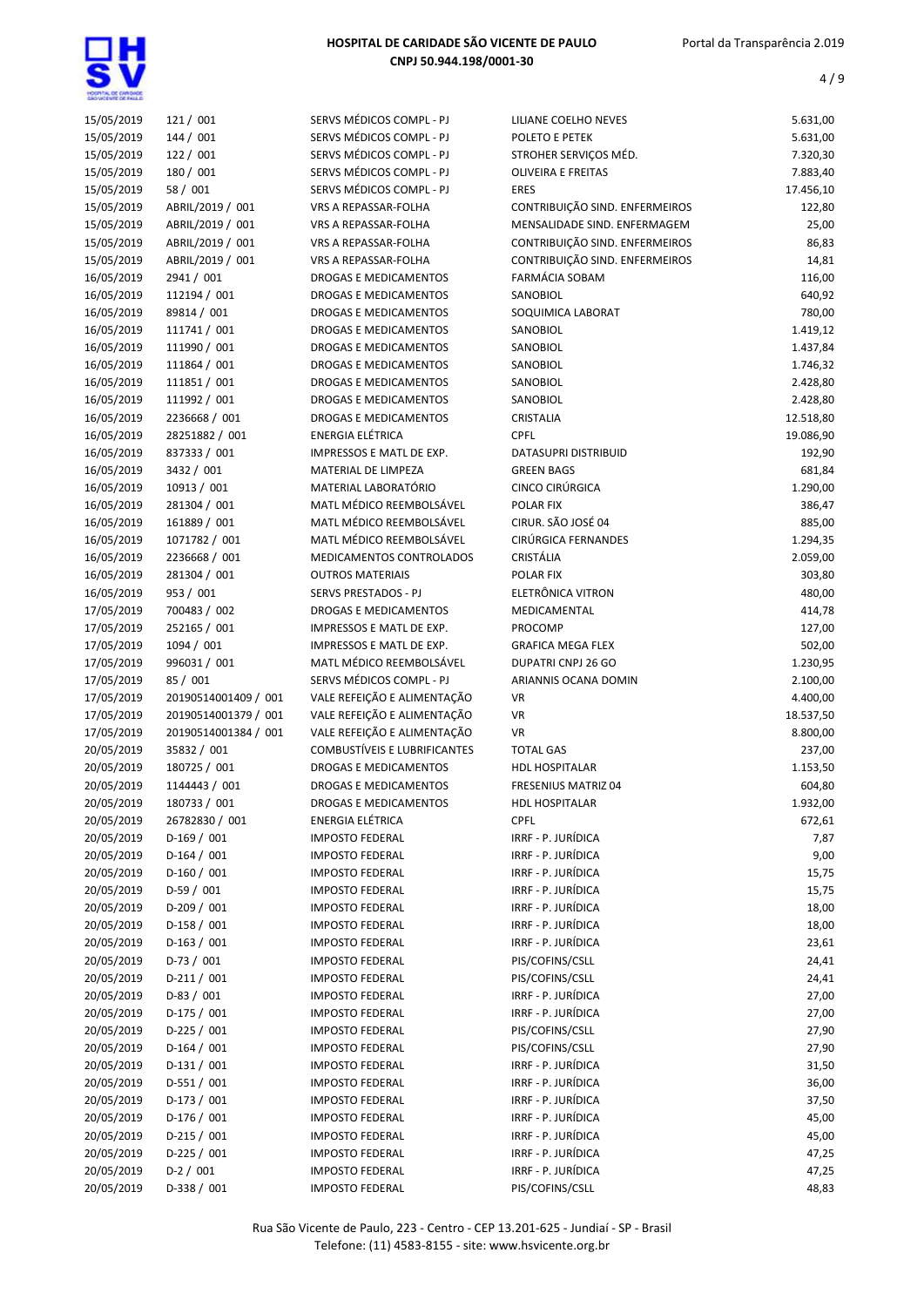| 20/05/2019 | $D-35/001$    | <b>IMPOSTO FEDERAL</b> | PIS/COFINS/CSLL    | 48,83  |
|------------|---------------|------------------------|--------------------|--------|
| 20/05/2019 | D-209 / 001   | <b>IMPOSTO FEDERAL</b> | PIS/COFINS/CSLL    | 55,80  |
| 20/05/2019 | D-158 / 001   | <b>IMPOSTO FEDERAL</b> | PIS/COFINS/CSLL    | 55,80  |
| 20/05/2019 | $D-60/001$    | <b>IMPOSTO FEDERAL</b> | IRRF - P. JURÍDICA | 63,00  |
| 20/05/2019 | $D-3/001$     | <b>IMPOSTO FEDERAL</b> | IRRF - P. JURÍDICA | 63,00  |
| 20/05/2019 | $D-120/001$   | <b>IMPOSTO FEDERAL</b> | IRRF - P. JURÍDICA | 72,00  |
| 20/05/2019 | $D-196/001$   | <b>IMPOSTO FEDERAL</b> | IRRF - P. JURÍDICA | 81,00  |
| 20/05/2019 | $D-116/001$   | <b>IMPOSTO FEDERAL</b> | IRRF - P. JURÍDICA | 81,00  |
| 20/05/2019 | $D-74/001$    | <b>IMPOSTO FEDERAL</b> | IRRF - P. JURÍDICA | 81,00  |
| 20/05/2019 | $D-83 / 001$  | <b>IMPOSTO FEDERAL</b> | PIS/COFINS/CSLL    | 83,70  |
| 20/05/2019 | D-175 / 001   | <b>IMPOSTO FEDERAL</b> | PIS/COFINS/CSLL    | 83,70  |
| 20/05/2019 | $D-171/001$   | <b>IMPOSTO FEDERAL</b> | IRRF - P. JURÍDICA | 90,00  |
| 20/05/2019 | D-430 / 001   | <b>IMPOSTO FEDERAL</b> | IRRF - P. JURÍDICA | 90,00  |
| 20/05/2019 | $D-227/001$   | <b>IMPOSTO FEDERAL</b> | IRRF - P. JURÍDICA | 110,25 |
| 20/05/2019 | $D-551/001$   | <b>IMPOSTO FEDERAL</b> | PIS/COFINS/CSLL    | 111,60 |
| 20/05/2019 | $D-173 / 001$ | <b>IMPOSTO FEDERAL</b> | PIS/COFINS/CSLL    | 116,25 |
| 20/05/2019 | $D-80/001$    | <b>IMPOSTO FEDERAL</b> | IRRF - P. JURÍDICA | 118,13 |
| 20/05/2019 | $D-176/001$   | <b>IMPOSTO FEDERAL</b> | PIS/COFINS/CSLL    | 139,50 |
| 20/05/2019 | $D-215/001$   | <b>IMPOSTO FEDERAL</b> | PIS/COFINS/CSLL    | 139,50 |
| 20/05/2019 | $D-53 / 001$  | <b>IMPOSTO FEDERAL</b> | IRRF - P. JURÍDICA | 141,75 |
| 20/05/2019 | $D-162 / 001$ | <b>IMPOSTO FEDERAL</b> | PIS/COFINS/CSLL    | 146,47 |
| 20/05/2019 | $D-2 / 001$   | <b>IMPOSTO FEDERAL</b> | PIS/COFINS/CSLL    | 146,48 |
| 20/05/2019 | $D-436 / 001$ | <b>IMPOSTO FEDERAL</b> | IRRF - P. JURÍDICA | 162,00 |
| 20/05/2019 | $D-220 / 001$ | <b>IMPOSTO FEDERAL</b> | PIS/COFINS/CSLL    | 195,30 |
| 20/05/2019 | $D-129/001$   | <b>IMPOSTO FEDERAL</b> | PIS/COFINS/CSLL    | 195,30 |
| 20/05/2019 | $D-218/001$   | <b>IMPOSTO FEDERAL</b> | PIS/COFINS/CSLL    | 195,30 |
| 20/05/2019 | $D-120/001$   | <b>IMPOSTO FEDERAL</b> | PIS/COFINS/CSLL    | 223,20 |
| 20/05/2019 | $D-74/001$    | <b>IMPOSTO FEDERAL</b> | PIS/COFINS/CSLL    | 251,10 |
| 20/05/2019 | $D-116/001$   | <b>IMPOSTO FEDERAL</b> | PIS/COFINS/CSLL    | 251,10 |
| 20/05/2019 | $D-196/001$   | <b>IMPOSTO FEDERAL</b> | PIS/COFINS/CSLL    | 251,10 |
| 20/05/2019 | $D-147/001$   | <b>IMPOSTO FEDERAL</b> | IRRF - P. JURÍDICA | 267,75 |
| 20/05/2019 | $D-430 / 001$ | <b>IMPOSTO FEDERAL</b> | PIS/COFINS/CSLL    | 279,00 |
| 20/05/2019 | $D-171/001$   | <b>IMPOSTO FEDERAL</b> | PIS/COFINS/CSLL    | 279,00 |
| 20/05/2019 | $D-78/001$    | <b>IMPOSTO FEDERAL</b> | PIS/COFINS/CSLL    | 292,95 |
| 20/05/2019 | D-145 / 001   | <b>IMPOSTO FEDERAL</b> | PIS/COFINS/CSLL    | 341,78 |
| 20/05/2019 | $D-57/001$    | <b>IMPOSTO FEDERAL</b> | PIS/COFINS/CSLL    | 366,19 |
| 20/05/2019 | $D-52 / 001$  | <b>IMPOSTO FEDERAL</b> | PIS/COFINS/CSLL    | 390,60 |
| 20/05/2019 | $D-436 / 001$ | <b>IMPOSTO FEDERAL</b> | PIS/COFINS/CSLL    | 502,20 |
| 20/05/2019 | D-42734 / 001 | <b>IMPOSTO FEDERAL</b> | IRRF - P. JURÍDICA | 3,60   |
| 20/05/2019 | D-42734 / 001 | <b>IMPOSTO FEDERAL</b> | PIS/COFINS/CSLL    | 11,16  |
| 20/05/2019 | $D-155 / 001$ | <b>IMPOSTO FEDERAL</b> | IRRF - P. JURÍDICA | 24,75  |
| 20/05/2019 | $D-4 / 001$   | <b>IMPOSTO FEDERAL</b> | PIS/COFINS/CSLL    | 25,58  |
| 20/05/2019 | $D-41/001$    | <b>IMPOSTO FEDERAL</b> | IRRF - P. JURÍDICA | 29,25  |
| 20/05/2019 | $D-11/001$    | <b>IMPOSTO FEDERAL</b> | PIS/COFINS/CSLL    | 30,23  |
| 20/05/2019 | $D-11/001$    | <b>IMPOSTO FEDERAL</b> | IRRF - P. JURÍDICA | 33,00  |
| 20/05/2019 | $D-57/001$    | <b>IMPOSTO FEDERAL</b> | IRRF - P. JURÍDICA | 33,00  |
| 20/05/2019 | $D-779/001$   | <b>IMPOSTO FEDERAL</b> | IRRF - P. JURÍDICA | 37,50  |
| 20/05/2019 | $D-590 / 001$ | <b>IMPOSTO FEDERAL</b> | IRRF - P. JURÍDICA | 37,50  |
| 20/05/2019 | $D-19/001$    | <b>IMPOSTO FEDERAL</b> | IRRF - P. JURÍDICA | 39,00  |
| 20/05/2019 | $D-14/001$    | <b>IMPOSTO FEDERAL</b> | IRRF - P. JURÍDICA | 39,00  |
| 20/05/2019 | $D-79/001$    | <b>IMPOSTO FEDERAL</b> | IRRF - P. JURÍDICA | 49,50  |
| 20/05/2019 | $D-10/001$    | <b>IMPOSTO FEDERAL</b> | PIS/COFINS/CSLL    | 51,15  |
| 20/05/2019 | $D-110/001$   | <b>IMPOSTO FEDERAL</b> | IRRF - P. JURÍDICA | 57,75  |
| 20/05/2019 | D-226 / 001   | <b>IMPOSTO FEDERAL</b> | IRRF - P. JURÍDICA | 58,50  |
| 20/05/2019 | $D-87/001$    | <b>IMPOSTO FEDERAL</b> | IRRF - P. JURÍDICA | 65,25  |
| 20/05/2019 | $D-104/001$   | <b>IMPOSTO FEDERAL</b> | IRRF - P. JURÍDICA | 66,00  |
| 20/05/2019 | $D-1/001$     | <b>IMPOSTO FEDERAL</b> | IRRF - P. JURÍDICA | 72,00  |
| 20/05/2019 | D-146 / 001   | <b>IMPOSTO FEDERAL</b> | PIS/COFINS/CSLL    | 76,73  |
| 20/05/2019 | $D-117/001$   | <b>IMPOSTO FEDERAL</b> | PIS/COFINS/CSLL    | 90,67  |
| 20/05/2019 | $D-776/001$   | <b>IMPOSTO FEDERAL</b> | IRRF - P. JURÍDICA | 90,75  |
| 20/05/2019 | $D-158/001$   | <b>IMPOSTO FEDERAL</b> | IRRF - P. JURÍDICA | 97,50  |
| 20/05/2019 | $D-56/001$    | <b>IMPOSTO FEDERAL</b> | PIS/COFINS/CSLL    | 102,30 |
|            |               |                        |                    |        |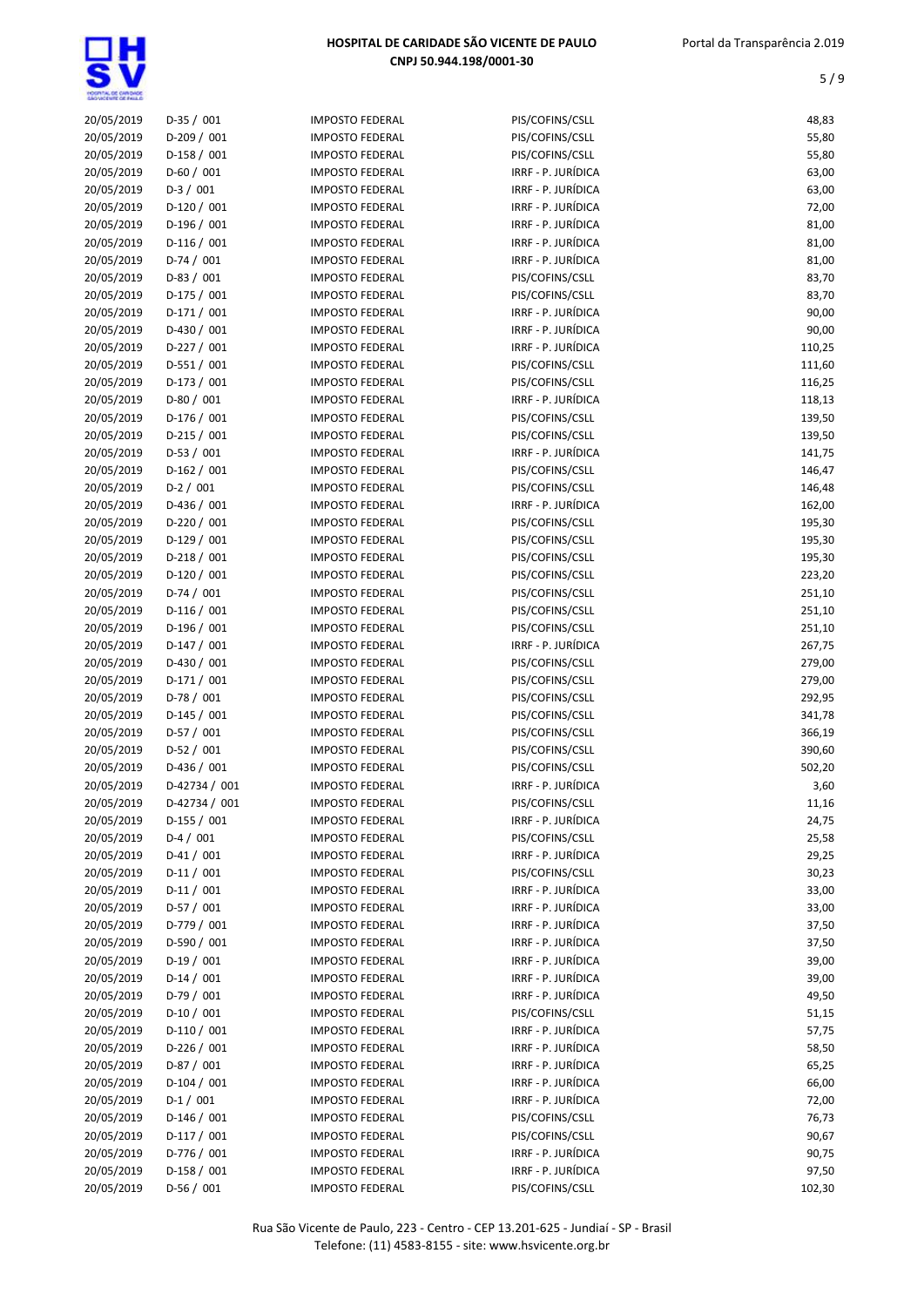| 20/05/2019 | $D-50/001$    | <b>IMPOSTO FEDERAL</b> | PIS/COFINS/CSLL    | 111,60   |
|------------|---------------|------------------------|--------------------|----------|
| 20/05/2019 | D-762 / 001   | <b>IMPOSTO FEDERAL</b> | PIS/COFINS/CSLL    | 116,25   |
| 20/05/2019 | $D-39/001$    | <b>IMPOSTO FEDERAL</b> | PIS/COFINS/CSLL    | 120,90   |
| 20/05/2019 | $D-12 / 001$  | <b>IMPOSTO FEDERAL</b> | PIS/COFINS/CSLL    | 120,90   |
| 20/05/2019 | $D-284 / 001$ | <b>IMPOSTO FEDERAL</b> | IRRF - P. JURÍDICA | 136,50   |
| 20/05/2019 | $D-18/001$    | <b>IMPOSTO FEDERAL</b> | PIS/COFINS/CSLL    | 141,83   |
| 20/05/2019 | $D-168/001$   | <b>IMPOSTO FEDERAL</b> | IRRF - P. JURÍDICA | 142,50   |
| 20/05/2019 | D-778 / 001   | <b>IMPOSTO FEDERAL</b> | IRRF - P. JURÍDICA | 142,50   |
| 20/05/2019 | $D-109/001$   | <b>IMPOSTO FEDERAL</b> | IRRF - P. JURÍDICA | 181,50   |
| 20/05/2019 | $D-78/001$    | <b>IMPOSTO FEDERAL</b> | IRRF - P. JURÍDICA | 187,50   |
| 20/05/2019 | $D-77/001$    | <b>IMPOSTO FEDERAL</b> | PIS/COFINS/CSLL    | 197,63   |
| 20/05/2019 | $D-24/001$    | <b>IMPOSTO FEDERAL</b> | IRRF - P. JURÍDICA | 198,00   |
| 20/05/2019 | $D-1/001$     | <b>IMPOSTO FEDERAL</b> | PIS/COFINS/CSLL    | 223,20   |
| 20/05/2019 | $D-48/001$    | <b>IMPOSTO FEDERAL</b> | IRRF - P. JURÍDICA | 231,00   |
| 20/05/2019 | $D-81/001$    | <b>IMPOSTO FEDERAL</b> | IRRF - P. JURÍDICA | 231,00   |
| 20/05/2019 | $D-151/001$   | <b>IMPOSTO FEDERAL</b> | PIS/COFINS/CSLL    | 241,80   |
| 20/05/2019 | $D-229/001$   | <b>IMPOSTO FEDERAL</b> | IRRF - P. JURÍDICA | 282,00   |
| 20/05/2019 | $D-101/001$   | <b>IMPOSTO FEDERAL</b> | PIS/COFINS/CSLL    | 306,90   |
| 20/05/2019 | $D-167/001$   | <b>IMPOSTO FEDERAL</b> | IRRF - P. JURÍDICA | 321,00   |
| 20/05/2019 | $D-12/001$    | <b>IMPOSTO FEDERAL</b> | IRRF - P. JURÍDICA | 357,00   |
| 20/05/2019 | D-167 / 001   | <b>IMPOSTO FEDERAL</b> | IRRF - P. JURÍDICA | 371,25   |
| 20/05/2019 | $D-77/001$    | <b>IMPOSTO FEDERAL</b> | PIS/COFINS/CSLL    | 376,65   |
| 20/05/2019 | $D-107/001$   | <b>IMPOSTO FEDERAL</b> | PIS/COFINS/CSLL    | 434,78   |
| 20/05/2019 | D-76 / 001    | <b>IMPOSTO FEDERAL</b> | PIS/COFINS/CSLL    | 451,05   |
| 20/05/2019 | D-272 / 001   | <b>IMPOSTO FEDERAL</b> | PIS/COFINS/CSLL    | 458,03   |
| 20/05/2019 | $D-80/001$    | <b>IMPOSTO FEDERAL</b> | PIS/COFINS/CSLL    | 562,65   |
| 20/05/2019 | $D-46/001$    | <b>IMPOSTO FEDERAL</b> | PIS/COFINS/CSLL    | 588,23   |
| 20/05/2019 | $D-21/001$    | <b>IMPOSTO FEDERAL</b> | PIS/COFINS/CSLL    | 588,23   |
| 20/05/2019 | $D-764 / 001$ | <b>IMPOSTO FEDERAL</b> | PIS/COFINS/CSLL    | 657,98   |
| 20/05/2019 | $D-164 / 001$ | <b>IMPOSTO FEDERAL</b> | PIS/COFINS/CSLL    | 774,23   |
| 20/05/2019 | $D-11/001$    | <b>IMPOSTO FEDERAL</b> | PIS/COFINS/CSLL    | 1.002,08 |
| 20/05/2019 | $D-221/001$   | <b>IMPOSTO FEDERAL</b> | PIS/COFINS/CSLL    | 1.057,88 |
| 20/05/2019 | $D-160/001$   | <b>IMPOSTO FEDERAL</b> | PIS/COFINS/CSLL    | 1.215,97 |
| 20/05/2019 | $D-69/001$    | <b>IMPOSTO FEDERAL</b> | IRRF - P. JURÍDICA | 9,00     |
| 20/05/2019 | $D-7/001$     | <b>IMPOSTO FEDERAL</b> | IRRF - P. JURÍDICA | 15,75    |
| 20/05/2019 | D-90 / 001    | <b>IMPOSTO FEDERAL</b> | IRRF - P. JURÍDICA | 15,75    |
| 20/05/2019 | $D-208/001$   | <b>IMPOSTO FEDERAL</b> | IRRF - P. JURÍDICA | 18,00    |
| 20/05/2019 | D-82 / 001    | <b>IMPOSTO FEDERAL</b> | IRRF - P. JURÍDICA | 18,00    |
| 20/05/2019 | $D-159/001$   | <b>IMPOSTO FEDERAL</b> | IRRF - P. JURÍDICA | 23,63    |
| 20/05/2019 | D-217 / 001   | <b>IMPOSTO FEDERAL</b> | PIS/COFINS/CSLL    | 24,41    |
| 20/05/2019 | $D-72/001$    | <b>IMPOSTO FEDERAL</b> | IRRF - P. JURÍDICA | 27,00    |
| 20/05/2019 | D-174 / 001   | <b>IMPOSTO FEDERAL</b> | PIS/COFINS/CSLL    | 27,90    |
| 20/05/2019 | D-220 / 001   | <b>IMPOSTO FEDERAL</b> | PIS/COFINS/CSLL    | 27,90    |
| 20/05/2019 | $D-69/001$    | <b>IMPOSTO FEDERAL</b> | PIS/COFINS/CSLL    | 27,90    |
| 20/05/2019 | $D-157/001$   | <b>IMPOSTO FEDERAL</b> | PIS/COFINS/CSLL    | 27,90    |
| 20/05/2019 | D-130 / 001   | <b>IMPOSTO FEDERAL</b> | IRRF - P. JURÍDICA | 31,50    |
| 20/05/2019 | $D-85/001$    | <b>IMPOSTO FEDERAL</b> | IRRF - P. JURÍDICA | 36,00    |
| 20/05/2019 | $D-429/001$   | <b>IMPOSTO FEDERAL</b> | IRRF - P. JURÍDICA | 36,00    |
| 20/05/2019 | $D-172/001$   | <b>IMPOSTO FEDERAL</b> | IRRF - P. JURÍDICA | 37,50    |
| 20/05/2019 | $D-13 / 001$  | <b>IMPOSTO FEDERAL</b> | IRRF - P. JURÍDICA | 47,25    |
| 20/05/2019 | $D-161/001$   | <b>IMPOSTO FEDERAL</b> | PIS/COFINS/CSLL    | 48,82    |
| 20/05/2019 | $D-422 / 001$ | <b>IMPOSTO FEDERAL</b> | PIS/COFINS/CSLL    | 48,82    |
| 20/05/2019 | $D-9/001$     | <b>IMPOSTO FEDERAL</b> | PIS/COFINS/CSLL    | 48,83    |
| 20/05/2019 | D-97 / 001    | <b>IMPOSTO FEDERAL</b> | PIS/COFINS/CSLL    | 48,83    |
| 20/05/2019 | $D-68/001$    | <b>IMPOSTO FEDERAL</b> | PIS/COFINS/CSLL    | 48,83    |
| 20/05/2019 | D-165 / 001   | <b>IMPOSTO FEDERAL</b> | PIS/COFINS/CSLL    | 48,83    |
| 20/05/2019 | $D-208 / 001$ | <b>IMPOSTO FEDERAL</b> | PIS/COFINS/CSLL    | 55,80    |
| 20/05/2019 | $D-82 / 001$  | <b>IMPOSTO FEDERAL</b> | PIS/COFINS/CSLL    | 55,80    |
| 20/05/2019 | $D-21/001$    | <b>IMPOSTO FEDERAL</b> | IRRF - P. JURÍDICA | 63,00    |
| 20/05/2019 | $D-226/001$   | <b>IMPOSTO FEDERAL</b> | IRRF - P. JURÍDICA | 70,88    |
| 20/05/2019 | $D-22 / 001$  | <b>IMPOSTO FEDERAL</b> | IRRF - P. JURÍDICA | 70,88    |
| 20/05/2019 | D-79 / 001    | <b>IMPOSTO FEDERAL</b> | IRRF - P. JURÍDICA | 78,75    |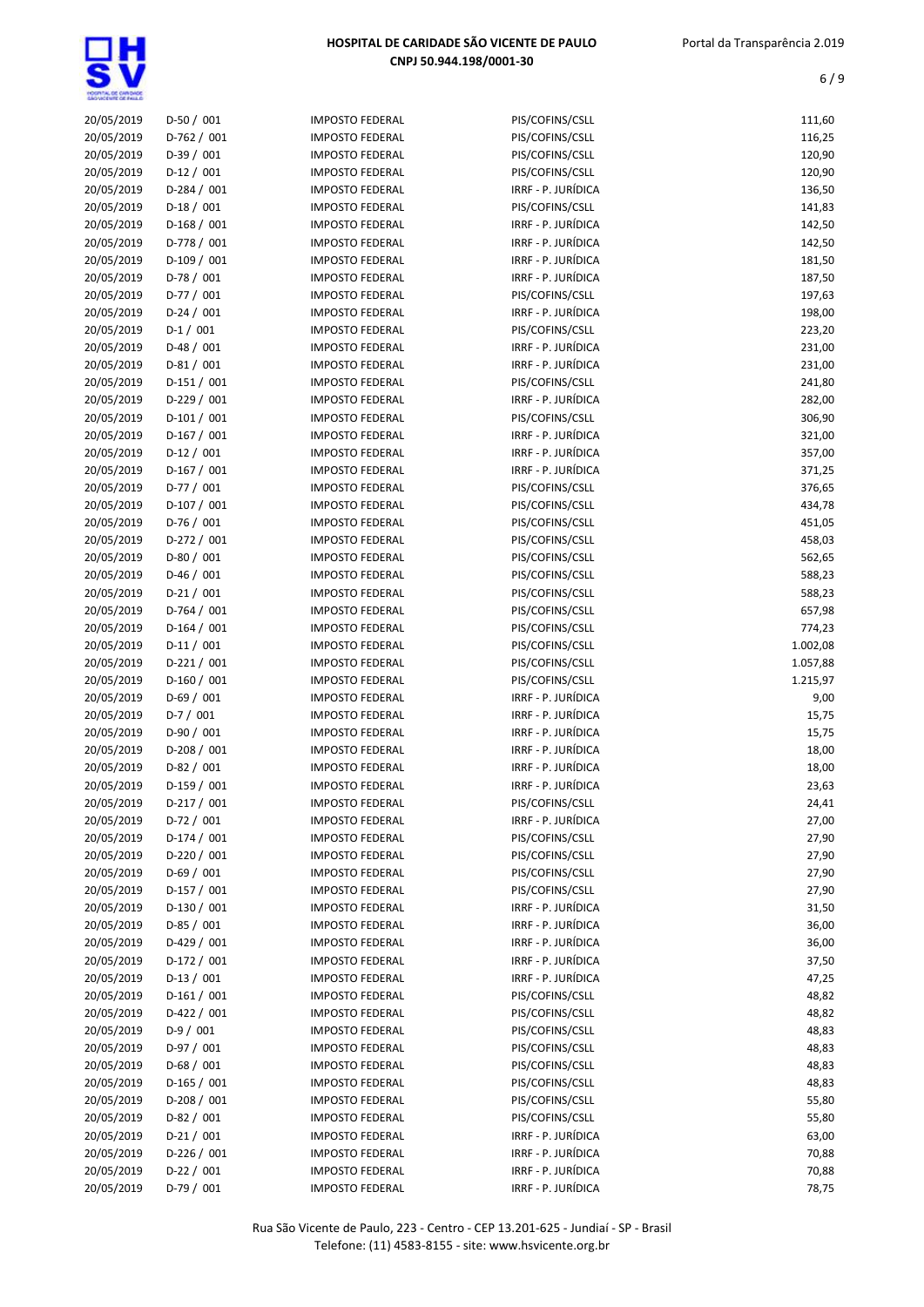| 20/05/2019               | $D-163 / 001$    | <b>IMPOSTO FEDERAL</b>       | IRRF - P. JURÍDICA        | 81,00                 |
|--------------------------|------------------|------------------------------|---------------------------|-----------------------|
| 20/05/2019               | $D-72/001$       | <b>IMPOSTO FEDERAL</b>       | PIS/COFINS/CSLL           | 83,70                 |
| 20/05/2019               | $D-54/001$       | <b>IMPOSTO FEDERAL</b>       | IRRF - P. JURÍDICA        | 90,00                 |
| 20/05/2019               | $D-137/001$      | <b>IMPOSTO FEDERAL</b>       | IRRF - P. JURÍDICA        | 90,00                 |
| 20/05/2019               | $D-115/001$      | <b>IMPOSTO FEDERAL</b>       | IRRF - P. JURÍDICA        | 90,00                 |
| 20/05/2019               | $D-72/001$       | <b>IMPOSTO FEDERAL</b>       | PIS/COFINS/CSLL           | 97,65                 |
| 20/05/2019               | $D-219/001$      | <b>IMPOSTO FEDERAL</b>       | PIS/COFINS/CSLL           | 97,65                 |
| 20/05/2019               | $D-432 / 001$    | <b>IMPOSTO FEDERAL</b>       | IRRF - P. JURÍDICA        | 110,25                |
| 20/05/2019               | $D-85/001$       | <b>IMPOSTO FEDERAL</b>       | PIS/COFINS/CSLL           | 111,60                |
| 20/05/2019               | $D-429/001$      | <b>IMPOSTO FEDERAL</b>       | PIS/COFINS/CSLL           | 111,60                |
| 20/05/2019               | $D-172 / 001$    | <b>IMPOSTO FEDERAL</b>       | PIS/COFINS/CSLL           | 116,25                |
| 20/05/2019               | $D-170/001$      | <b>IMPOSTO FEDERAL</b>       | IRRF - P. JURÍDICA        | 117,00                |
| 20/05/2019               | $D-34/001$       | <b>IMPOSTO FEDERAL</b>       | PIS/COFINS/CSLL           | 122,06                |
| 20/05/2019               | $D-118/001$      | <b>IMPOSTO FEDERAL</b>       | IRRF - P. JURÍDICA        | 135,00                |
| 20/05/2019               | $D-55/001$       | <b>IMPOSTO FEDERAL</b>       | IRRF - P. JURÍDICA        | 144,00                |
| 20/05/2019               | $D-154 / 001$    | <b>IMPOSTO FEDERAL</b>       | PIS/COFINS/CSLL           | 146,48                |
| 20/05/2019               | $D-421/001$      | <b>IMPOSTO FEDERAL</b>       | PIS/COFINS/CSLL           | 170,89                |
| 20/05/2019               | $D-36/001$       | <b>IMPOSTO FEDERAL</b>       | IRRF - P. JURÍDICA        | 196,88                |
| 20/05/2019               | $D-163 / 001$    | <b>IMPOSTO FEDERAL</b>       | PIS/COFINS/CSLL           | 251,10                |
| 20/05/2019               | $D-115/001$      | <b>IMPOSTO FEDERAL</b>       | PIS/COFINS/CSLL           | 279,00                |
| 20/05/2019               | $D-137/001$      | <b>IMPOSTO FEDERAL</b>       | PIS/COFINS/CSLL           | 279,00                |
| 20/05/2019               | $D-54/001$       | <b>IMPOSTO FEDERAL</b>       | PIS/COFINS/CSLL           | 279,00                |
| 20/05/2019               | $D-128/001$      | <b>IMPOSTO FEDERAL</b>       | PIS/COFINS/CSLL           | 292,95                |
| 20/05/2019               | $D-10/12 / 001$  | <b>IMPOSTO FEDERAL</b>       | <b>IRRF ALUGUEL</b>       | 333,12                |
| 20/05/2019               | $D-77/001$       | <b>IMPOSTO FEDERAL</b>       | PIS/COFINS/CSLL           | 341,78                |
| 20/05/2019               | $D-170/001$      | <b>IMPOSTO FEDERAL</b>       | PIS/COFINS/CSLL           | 362,70                |
| 20/05/2019               | $D-84/001$       | <b>IMPOSTO FEDERAL</b>       | PIS/COFINS/CSLL           | 390,60                |
| 20/05/2019               | $D-118/001$      | <b>IMPOSTO FEDERAL</b>       | PIS/COFINS/CSLL           | 418,50                |
| 20/05/2019               | $D-55/001$       | <b>IMPOSTO FEDERAL</b>       | PIS/COFINS/CSLL           | 446,40                |
| 20/05/2019               | 761542 / 001     | IMPRESSOS E MATL DE EXP.     | PAPEL ITUPEVA             | 342,00                |
| 20/05/2019               | ABRIL/2019 / 001 | <b>INSS-CONTR REPASSAR</b>   | INSS FOLHA ABRIL/2019     | 1.706,43              |
| 20/05/2019               | ABRIL/2019 / 001 | <b>INSS-CONTR REPASSAR</b>   | INSS FOLHA ABRIL/2019     | 27.337,00             |
| 20/05/2019               | ABRIL/2019 / 001 | <b>INSS-CONTR REPASSAR</b>   | INSS FOLHA ABRIL/2019     |                       |
|                          |                  |                              |                           | 13.121,34<br>6.044,78 |
| 20/05/2019               | MAIO/19 / 001    | <b>IRRF A REPASSAR</b>       | IRRF FÉRIAS FOLHA MAIO/19 |                       |
| 20/05/2019<br>20/05/2019 | MARÇO/19 / 001   | <b>IRRF A REPASSAR</b>       | IRRF FOLHA MARÇO/2019     | 25.647,33             |
|                          | MAIO/19 / 001    | <b>IRRF A REPASSAR</b>       | IRRF FÉRIAS FOLHA MAIO/19 | 988,13                |
| 20/05/2019               | MARCO/19 / 001   | <b>IRRF A REPASSAR</b>       | IRRF FOLHA MARÇO/2019     | 12.144,37             |
| 20/05/2019               | 761543 / 001     | MATERIAL DE LIMPEZA          | PAPEL ITUPEVA             | 137,40                |
| 20/05/2019               | 761544 / 001     | MATERIAL DE LIMPEZA          | PAPEL ITUPEVA             | 137,40                |
| 20/05/2019               | 818484 / 001     | TELEFONE                     | VIVO                      | 123,06                |
| 20/05/2019               | 818483 / 001     | <b>TELEFONE</b>              | <b>VIVO</b>               | 168,53                |
| 20/05/2019               | ABRIL/2019 / 001 | VRS A REPASSAR-FOLHA         | MENSALIDADE SIND.SAÚDE    | 717,60                |
| 20/05/2019               | ABRIL/2019 / 001 | VRS A REPASSAR-FOLHA         | MENSALIDADE SIND.SAÚDE    | 248,40                |
| 21/05/2019               | 222006 / 001     | IMPRESSOS E MATL DE EXP.     | AUTOPEL AUTOMAÇÃO         | 1.400,00              |
| 21/05/2019               | 3377 / 001       | MATL MÉDICO REEMBOLSÁVEL     | <b>COLINA TEXTIL</b>      | 126,72                |
| 21/05/2019               | 483815 / 001     | <b>VALE TRANSPORTE</b>       | RÁPIDO LUXO               | 163,15                |
| 21/05/2019               | 861994 / 001     | <b>VALE TRANSPORTE</b>       | TRANSURB                  | 304,70                |
| 22/05/2019               | 201954 / 001     | DROGAS E MEDICAMENTOS        | CRISMED                   | 543,00                |
| 22/05/2019               | 492944 / 001     | <b>DROGAS E MEDICAMENTOS</b> | RIOCLARENSE 20            | 595,58                |
| 22/05/2019               | 121902 / 001     | DROGAS E MEDICAMENTOS        | SOMA SP                   | 1.226,01              |
| 22/05/2019               | 90028 / 001      | DROGAS E MEDICAMENTOS        | SOQUIMICA LABORAT         | 1.695,00              |
| 22/05/2019               | 1146550 / 001    | DROGAS E MEDICAMENTOS        | RIOCLARENSE 91            | 120,00                |
| 22/05/2019               | 90015 / 001      | DROGAS E MEDICAMENTOS        | SOQUIMICA LABORAT         | 476,70                |
| 22/05/2019               | 492936 / 001     | DROGAS E MEDICAMENTOS        | RIOCLARENSE 20            | 595,58                |
| 22/05/2019               | 201950 / 001     | DROGAS E MEDICAMENTOS        | CRISMED                   | 641,88                |
| 22/05/2019               | 43384 / 001      | DROGAS E MEDICAMENTOS        | DBS                       | 864,00                |
| 22/05/2019               | 61181 / 001      | DROGAS E MEDICAMENTOS        | SULMEDIC COM MED          | 1.206,20              |
| 22/05/2019               | 709281 / 001     | DROGAS E MEDICAMENTOS        | MEDICAMENTAL              | 3.928,77              |
| 22/05/2019               | 28521740 / 001   | ENERGIA ELÉTRICA             | <b>CPFL</b>               | 175,56                |
| 22/05/2019               | 28521739 / 001   | ENERGIA ELÉTRICA             | <b>CPFL</b>               | 561,84                |
| 22/05/2019               | 297886 / 001     | FILMES E QUÍMICOS            | SUPERMED FINAL 07         | 88,89                 |
| 22/05/2019               | 1146549 / 001    | MATL MÉDICO REEMBOLSÁVEL     | RIOCLARENSE 91            | 150,00                |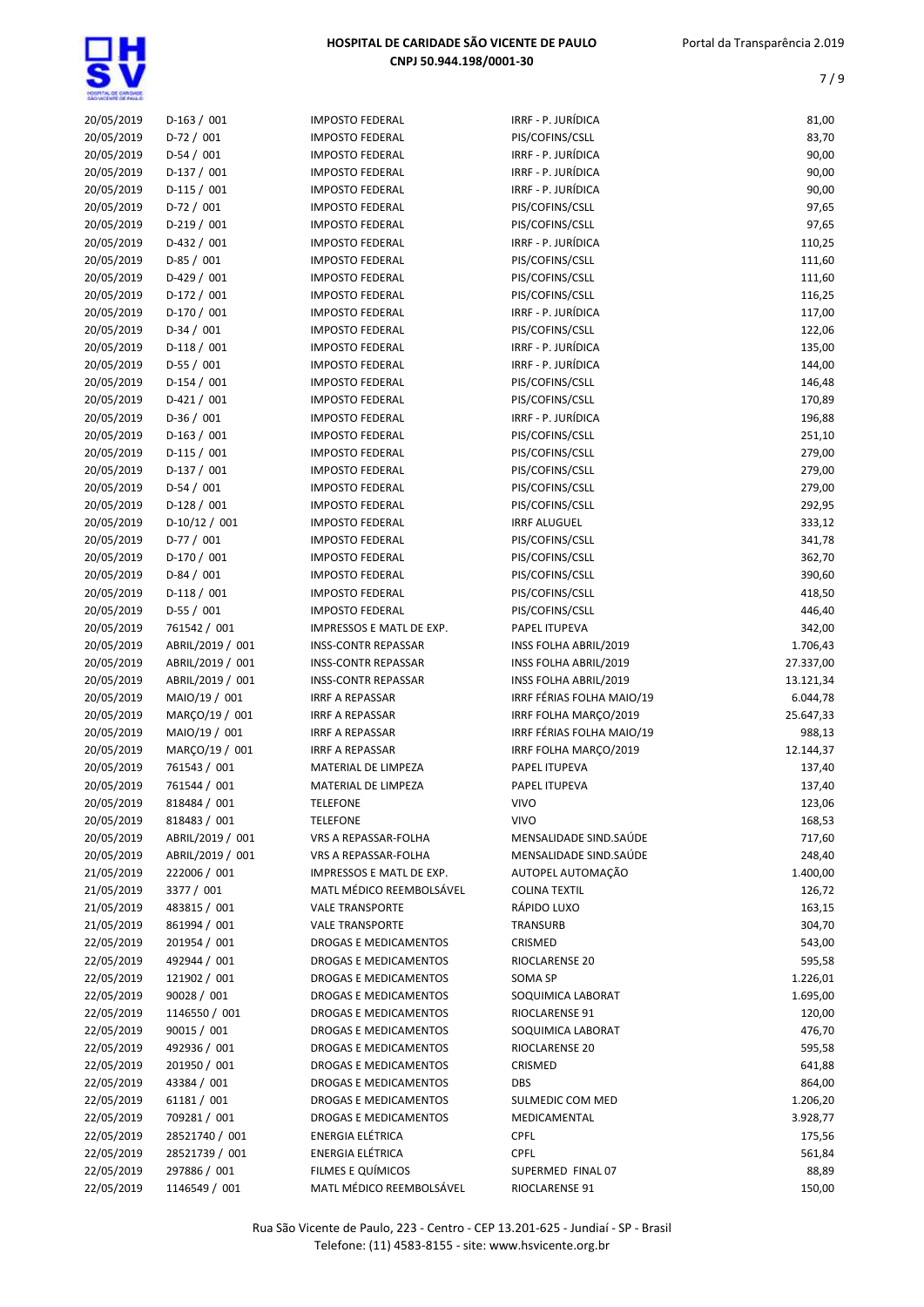

| 22/05/2019 | 297886 / 001  | MATL MÉDICO REEMBOLSÁVEL | SUPERMED FINAL 07            | 1.328,08  |
|------------|---------------|--------------------------|------------------------------|-----------|
| 22/05/2019 | 774367 / 001  | MATL MÉDICO REEMBOLSÁVEL | SERVIMED SP                  | 830,00    |
| 22/05/2019 | 121902 / 001  | MEDICAMENTOS CONTROLADOS | SOMA SP                      | 69,59     |
| 22/05/2019 | 201954 / 001  | MEDICAMENTOS CONTROLADOS | CRISMED                      | 104,00    |
| 22/05/2019 | 2298110 / 001 | MEDICAMENTOS CONTROLADOS | CRISTÁLIA                    | 196,00    |
| 22/05/2019 | 709281 / 001  | MEDICAMENTOS CONTROLADOS | MEDICAMENTAL                 | 161,96    |
| 22/05/2019 | 297886 / 001  | <b>OUTROS MATERIAIS</b>  | SUPERMED FINAL 07            | 15,91     |
| 22/05/2019 | 1146549 / 001 | <b>OUTROS MATERIAIS</b>  | RIOCLARENSE 91               | 282,10    |
| 23/05/2019 | 1146662 / 001 | DROGAS E MEDICAMENTOS    | RIOCLARENSE 91               | 136,27    |
| 23/05/2019 | 27419 / 001   | DROGAS E MEDICAMENTOS    | <b>INOVA COML HOSPITALAR</b> | 898,63    |
| 23/05/2019 | 298343 / 001  | DROGAS E MEDICAMENTOS    | SUPERMED FINAL 07            | 923,00    |
| 23/05/2019 | 709931 / 001  | DROGAS E MEDICAMENTOS    | MEDICAMENTAL                 | 1.030,00  |
| 23/05/2019 | 824779 / 001  | DROGAS E MEDICAMENTOS    | SERVIMED SP                  | 5.701,70  |
| 23/05/2019 | 27416 / 001   | DROGAS E MEDICAMENTOS    | <b>INOVA COML HOSPITALA</b>  | 633,41    |
| 23/05/2019 | 298259 / 001  | DROGAS E MEDICAMENTOS    | SUPERMED FINAL 07            | 633,60    |
| 23/05/2019 | 121956 / 001  | DROGAS E MEDICAMENTOS    | SOMA SP                      | 1.136,01  |
| 23/05/2019 | 298296 / 001  | FILMES E QUÍMICOS        | SUPERMED FINAL 07            | 88,89     |
| 23/05/2019 | 529 / 001     | IMPRESSOS E MATL DE EXP. | <b>UNIGATES</b>              | 226,00    |
| 23/05/2019 | 7615 / 001    | MATL MÉDICO REEMBOLSÁVEL | SUPERMED FINAL 41            | 122,50    |
| 23/05/2019 | 997320 / 001  | MATL MÉDICO REEMBOLSÁVEL | <b>DUPATRI CNPJ 26 GO</b>    | 179,80    |
| 23/05/2019 | 997106 / 001  | MATL MÉDICO REEMBOLSÁVEL | DUPATRI CNPJ 26 GO           | 260,01    |
| 23/05/2019 | 217839 / 001  | MATL MÉDICO REEMBOLSÁVEL | DUPATRI CNPJ 64 SP           | 321,40    |
| 23/05/2019 | 7616 / 001    | MATL MÉDICO REEMBOLSÁVEL | SUPERMED FINAL 41            | 347,44    |
| 23/05/2019 | 298296 / 001  | MATL MÉDICO REEMBOLSÁVEL | SUPERMED FINAL 07            | 2.584,69  |
| 23/05/2019 | 27419 / 001   | MEDICAMENTOS CONTROLADOS | INOVA COML HOSPITALAR        | 52,16     |
| 23/05/2019 | 121956 / 001  | MEDICAMENTOS CONTROLADOS | SOMA SP                      | 69,59     |
| 23/05/2019 | 997106 / 001  |                          | DUPATRI CNPJ 26 GO           | 43,19     |
|            |               | <b>OUTROS MATERIAIS</b>  | SUPERMED FINAL 41            |           |
| 23/05/2019 | 7616 / 001    | <b>OUTROS MATERIAIS</b>  |                              | 275,37    |
| 23/05/2019 | 862710 / 001  | <b>VALE TRANSPORTE</b>   | TRANSURB                     | 79,10     |
| 24/05/2019 | 298923 / 001  | DROGAS E MEDICAMENTOS    | SUPERMED FINAL 07            | 345,49    |
| 24/05/2019 | 122117 / 001  | DROGAS E MEDICAMENTOS    | SOMA SP                      | 792,00    |
| 24/05/2019 | 199899 / 001  | DROGAS E MEDICAMENTOS    | ATIVA GO                     | 910,00    |
| 24/05/2019 | 710948 / 001  | DROGAS E MEDICAMENTOS    | MEDICAMENTAL                 | 2.020,00  |
| 24/05/2019 | 700483 / 003  | DROGAS E MEDICAMENTOS    | MEDICAMENTAL                 | 414,78    |
| 24/05/2019 | 298939 / 001  | DROGAS E MEDICAMENTOS    | SUPERMED FINAL 07            | 387,72    |
| 24/05/2019 | D-36036 / 001 | <b>IMPOSTO MUNICIPAL</b> | <b>ISS - TERCEIROS 3%</b>    | 24,78     |
| 24/05/2019 | 3451 / 001    | MATERIAL DE LIMPEZA      | <b>GREEN BAGS</b>            | 1.011,30  |
| 24/05/2019 | 3450 / 001    | MATERIAL DE LIMPEZA      | <b>GREEN BAGS</b>            | 1.001,84  |
| 24/05/2019 | 282769 / 001  | MATL MÉDICO REEMBOLSÁVEL | POLAR FIX                    | 412,66    |
| 24/05/2019 | 1076093 / 001 | MATL MÉDICO REEMBOLSÁVEL | CIRÚRGICA FERNANDES          | 852,49    |
| 24/05/2019 | 282742 / 001  | MATL MÉDICO REEMBOLSÁVEL | POLAR FIX                    | 433,64    |
| 24/05/2019 | 1076094 / 001 | MATL MÉDICO REEMBOLSÁVEL | CIRÚRGICA FERNANDES          | 1.579,70  |
| 24/05/2019 | 1076093 / 001 | <b>OUTROS MATERIAIS</b>  | CIRÚRGICA FERNANDES          | 78,49     |
| 24/05/2019 | 282769 / 001  | <b>OUTROS MATERIAIS</b>  | POLAR FIX                    | 110,00    |
| 24/05/2019 | 282742 / 001  | <b>OUTROS MATERIAIS</b>  | POLAR FIX                    | 165,00    |
| 27/05/2019 | 299406 / 001  | DROGAS E MEDICAMENTOS    | SUPERMED FINAL 07            | 866,97    |
| 27/05/2019 | 31119 / 001   | DROGAS E MEDICAMENTOS    | <b>GENÊSIO FILIAL</b>        | 1.201,02  |
| 27/05/2019 | 299405 / 001  | DROGAS E MEDICAMENTOS    | SUPERMED FINAL 07            | 866,97    |
| 27/05/2019 | 31088 / 001   | DROGAS E MEDICAMENTOS    | <b>GENESIO FILIAL</b>        | 1.209,18  |
| 27/05/2019 | 773 / 001     | MANUTENÇÃO PREDIAL GERAL | <b>TEX TELAS</b>             | 800,00    |
| 27/05/2019 | 10933 / 001   | MATERIAL LABORATÓRIO     | CINCO CIRÚRGICA              | 516,00    |
| 27/05/2019 | 14826 / 001   | MATL MÉDICO REEMBOLSÁVEL | <b>ALIANÇA</b>               | 380,50    |
| 27/05/2019 | 14824 / 001   | MATL MÉDICO REEMBOLSÁVEL | <b>ALIANCA</b>               | 987,00    |
| 27/05/2019 | 14826 / 001   | <b>OUTROS MATERIAIS</b>  | ALIANÇA                      | 980,00    |
| 27/05/2019 | 14824 / 001   | <b>OUTROS MATERIAIS</b>  | <b>ALIANCA</b>               | 1.176,00  |
| 28/05/2019 | 159 / 001     | SEGURO FUNCIONÁRIOS      | CAIXA SEGURADORA SA          | 15,05     |
| 28/05/2019 | 159 / 001     | SEGURO FUNCIONÁRIOS      | CAIXA SEGURADORA SA          | 212,85    |
| 28/05/2019 | 159 / 001     | SEGURO FUNCIONÁRIOS      | CAIXA SEGURADORA SA          | 94,60     |
| 28/05/2019 | 36359 / 001   | SERVS PRESTADOS - PJ     | ATMOSFERA                    | 999,41    |
| 28/05/2019 | 28788 / 001   | SERVS PRESTADOS - PJ     | ATMOSFERA                    | 11.592,67 |
| 28/05/2019 | 863756 / 001  | <b>VALE TRANSPORTE</b>   | TRANSURB                     | 126,10    |
| 29/05/2019 | 73004 / 001   | MANUTENÇÃO PREDIAL GERAL | DEPÓSITO TIRADENTES          | 119,00    |
|            |               |                          |                              |           |